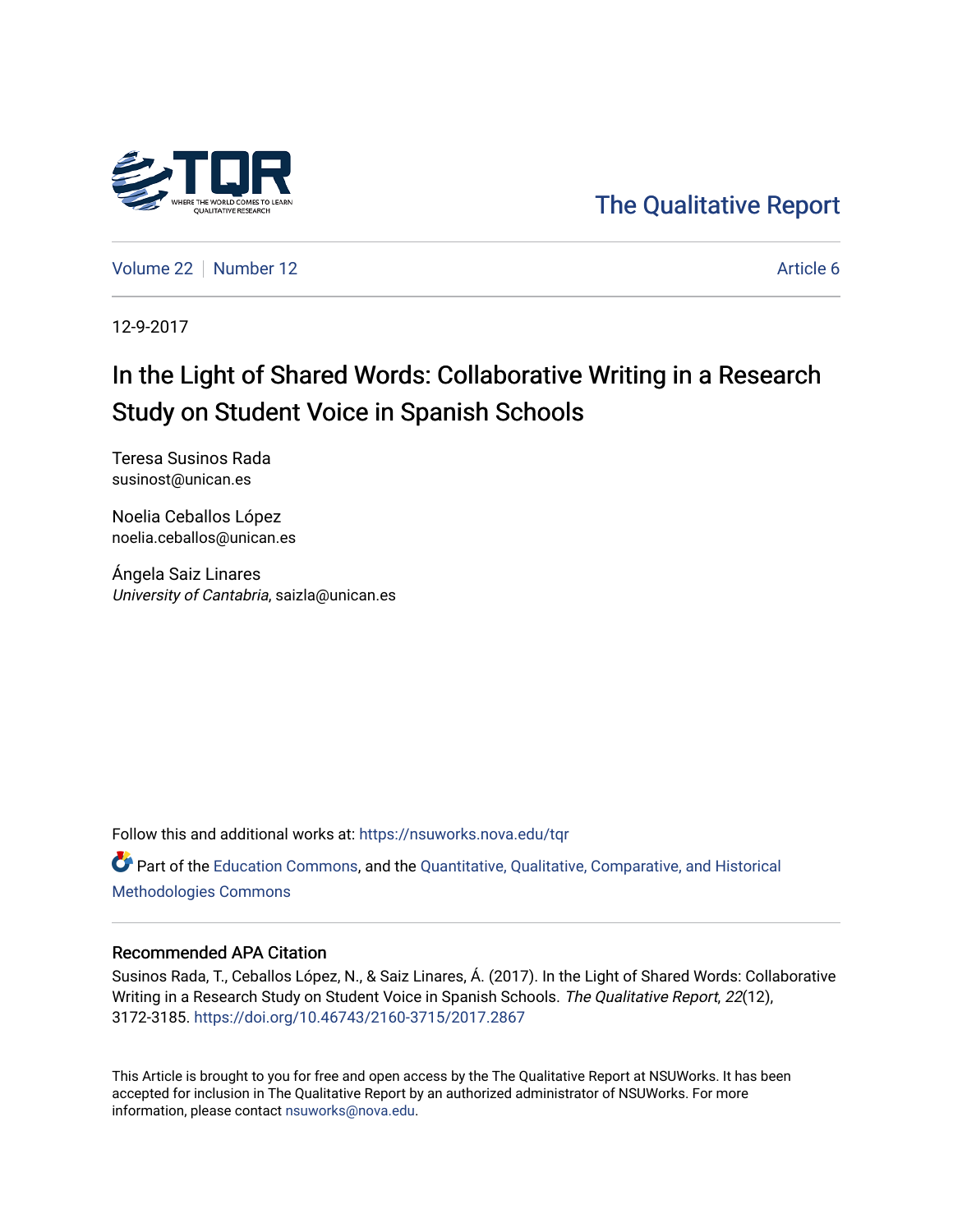# **Qualitative Research Graduate Certificate** Indulge in Culture Exclusively Online . 18 Credits **LEARN MORE**

### In the Light of Shared Words: Collaborative Writing in a Research Study on Student Voice in Spanish Schools

#### Abstract

This article describes the process of collaborative writing between teachers and researchers which constitutes the final phase (results dissemination) of a qualitative-collaborative research project. This study was developed in Cantabria (Spain) with the purpose of promoting and analysing student voice experiences in various schools. The final process of collaborative writing was organised in two parts: one oral, based on an epistemic interview and a second moment of written production based on a shared writing of the report. This process of collegial writing facilitated a new reading and reappropriation of the described student voice experiences by the participants. It also constitutes a way of disseminating the research which challenges traditional social research methodology. The process of collaborative writing presented here has resulted in a book of teacher narrative reports which compiles some of these student voice experiences and is fundamentally aimed at other education professionals, such as teachers or school counsellors.

#### Keywords

Collaborative Research, Student Voice, School Improvement, Shared Narrations, Teacher Narrative Report

#### Creative Commons License



This work is licensed under a [Creative Commons Attribution-Noncommercial-Share Alike 4.0 License](https://creativecommons.org/licenses/by-nc-sa/4.0/).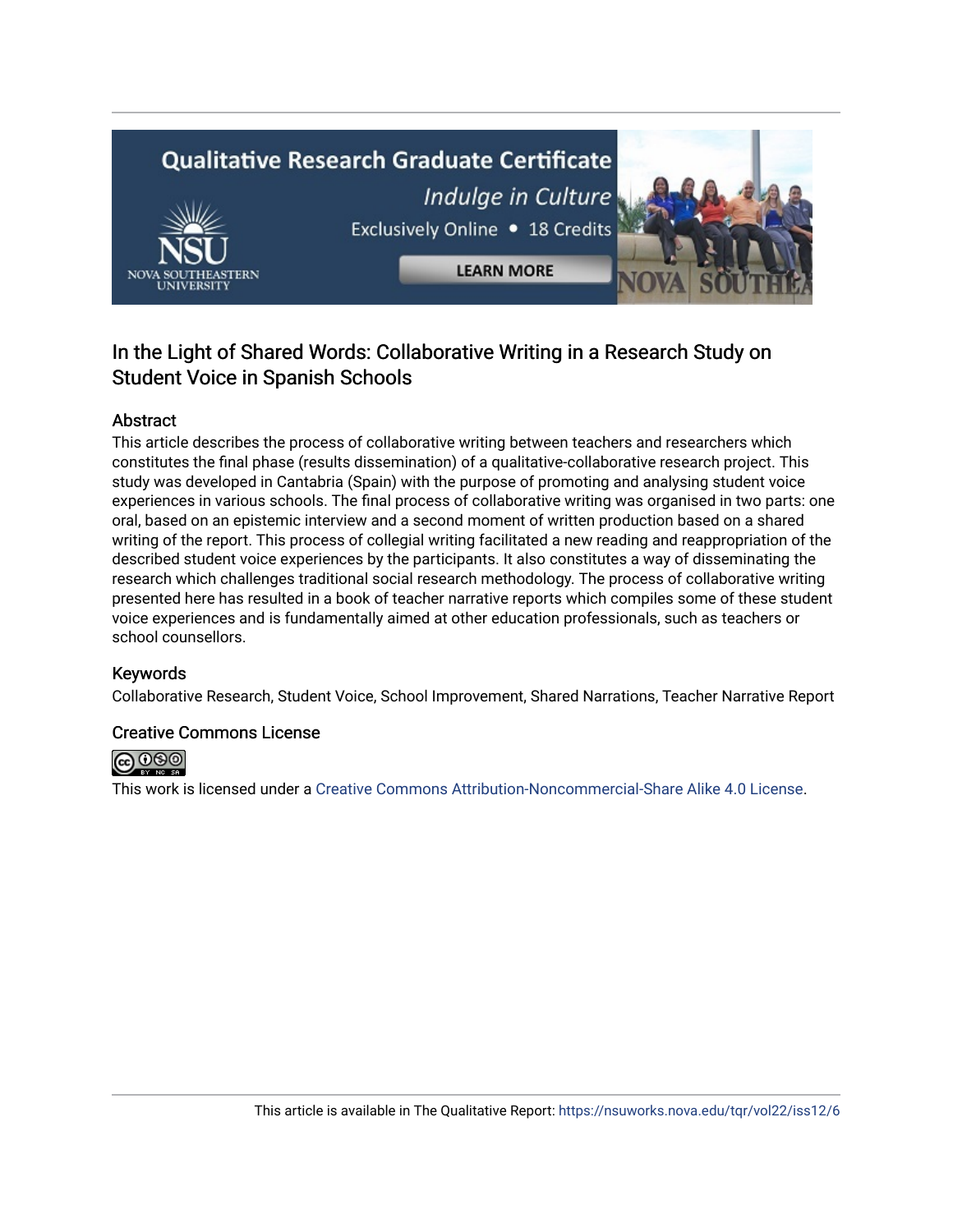

## **In the Light of Shared Words: Collaborative Writing in a Research Study on Student Voice in Spanish Schools**

Teresa Susinos-Rada, Noelia Ceballos-López, and Ángela Saiz-Linares University of Cantabria, Santander, Cantabria, Spain

*This article describes the process of collaborative writing between teachers and researchers which constitutes the final phase (results dissemination) of a qualitative-collaborative research project. This study was developed in Cantabria (Spain) with the purpose of promoting and analysing student voice experiences in various schools. The final process of collaborative writing was organised in two parts: one oral, based on an epistemic interview and a second moment of written production based on a shared writing of the report. This process of collegial writing facilitated a new reading and reappropriation of the described student voice experiences by the participants. It also constitutes a way of disseminating the research which challenges traditional social research methodology. The process of collaborative writing presented here has resulted in a book of teacher narrative reports which compiles some of these student voice experiences and is fundamentally aimed at other education professionals, such as teachers or school counsellors. Keywords: Collaborative Research, Student Voice, School Improvement, Shared Narrations, Teacher Narrative Report* 

#### **Introduction**

This article is part of a research study funded by the Spanish Ministry of Science and Innovation<sup>1</sup>, recently concluded. The aim of this larger study was to expand opportunities for students to participate and take decisions on the design, management and evaluation of any aspect of school life (curriculum, organization, school climate, co-existence and so on).

Theoretical arguments underlying this research, described in previous works (Susinos & Haya, 2014; Susinos, Haya, & Ceballos, 2015; Susinos & Rodríguez-Hoyos, 2011), are firmly supported by what has come to be known as the student voice movement (Bragg, 2007; Fielding, 2011; Rudduck & Flutter, 2007). The ultimate goal is the development of schools that are more inclusive (Bolívar, 2004; Stoll & Fink, 1999) and democratic (Apple & Beane, 2000; Dewey, 2004; Fielding, 2007), placing students as agents, that is, as "authorised voices" for school improvement. The experiences developed in our project should be regarded as examples of "distributed agency" (Dahlberg, Moss, & Pence, 1999; Gaitán, 2010; Hart, 1992; Rudduck & Flutter, 2007; Susinos, 2009) and urge us to think about which Bernstein (2000) terms "'acoustics of the school': Whose voice is heard? Who is speaking? Who is hailed by this voice? For whom is it familiar?" (Bernstein, 2000, p. 21).

More specifically, the objective of this article is to describe the final phase of this research project, which corresponds to the elaboration of a book of teacher narrative reports, titled "When everyone counts. Student participation experiences in schools" (Susinos-Rada, Ceballos-López, Saiz-Linares, in press) that compiles some of the student voice experiences. This book is the result of a collaborative writing process between researchers and teachers participating in the experience and it is mainly directed to other educational agents, such as teachers and school counselors. In this article we highlight how collaborative research opens

1

<sup>&</sup>lt;sup>1</sup> T. Susinos (dir.) "Schools moving towards inclusion: learning from the local community, the student voice and educational support" (I+D+I, EDU2011-29928-C03-03).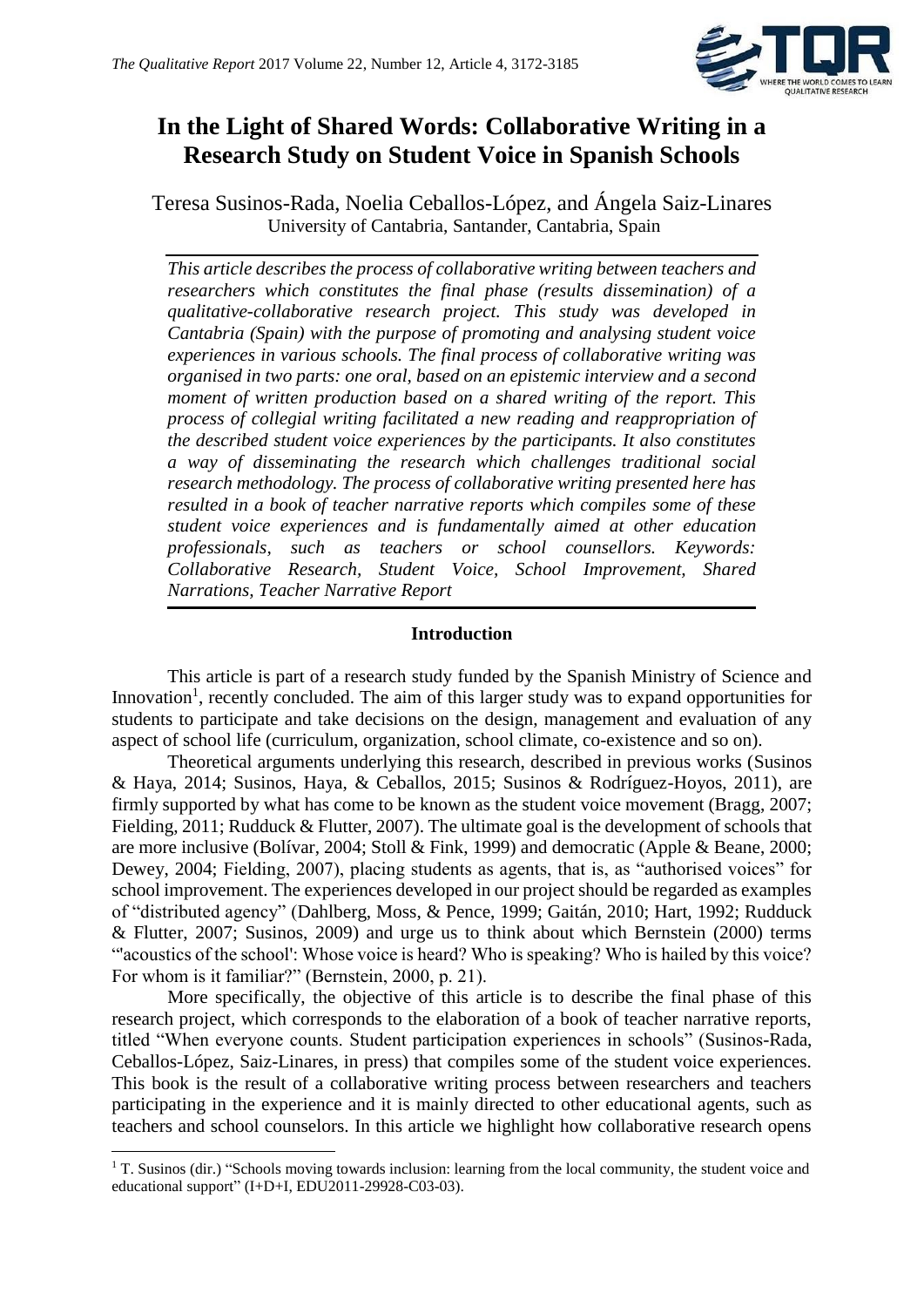diverse spaces for meeting and negotiation between researchers and educational practitioners along different phases of the process. This collaborative process reaches maximum intensity in the last step of production and dissemination of the research results in a collaborative written narration where none of the voices reverberated more than others.

This is one of the most original contributions of this project, because while research based on a collaborative perspective is more present in the design and development phases in Spain, there are very few opportunities for participants to make decisions during the evaluation and dissemination stages. Similarly, research reports are traditionally regarded as individual writing spaces authored by academics. From a logical positivist perspective, academic writing should be "value free" and belong to a single, impersonal author. However, according to Elizabeth St. Pierre (2014), the notion of a single, independent author outside the text has been brought into question by authors such as Foucault, Barthes and Derrida. On the contrary, writing should be regarded as an "assemblage" of writing, ideas, readings and previous experiences which are brought together in a unique and original text whose authorship is unattributable or multiple. In this regard, we agree with St. Pierre when she says that collaboration not only takes place between real authors who are present in the writing process but also with numerous absent authors, given the interweaving that exists between reading and writing. Therefore, we consider that our book is the result of collaborative writing (not only between the signatory authors, but also between many other absent authors) constituting some sort of assemblage and whose construction process is impossible to trace or map.

More precisely, we recognize the value of generating shared narrations on three essential elements. First of all, narration is a unique and powerful tool for shared reflection between researchers and practitioners. In this vein, Feldman (1999) suggests that narration is always a dialectical process between different people that involves an act of speaking, listening, response and interpretation. The need of the Other is therefore ultimate and collaboration becomes essential to create a shared understanding.

In addition to its collaborative value, authors such as Hollingsworth (1994) and Booth (2007) argue that narrative research formats allow participants to review and rethink educational practices. This idea is particularly relevant in a context such as schools, where the immediate demands of everyday work impede the teacher from stopping and thinking about the practices that take place daily.

Finally, the ideological position we maintained throughout the research dissuaded us from drawing up a traditional research report in which writing is considered as an expression of individual creativity, of knowing as an interior act of intellection, only carried out by researchers (Taylor, 2014). As Connelly and Clandinin (1995) propose, "practitioners have seen themselves without a voice in the research process, and have often found it difficult to feel encouraged and empowered to tell their stories. It has made them feel unequal, inferior" (p. 20). For this reason, we embrace a new way of understanding research and scientific knowledge where the dissemination of research findings has been made as of this document: elaborated collaboratively with the expressed intention of representing the voices of all participants. A position that, as Taylor (2014) points out, challenges the orthodox understandings of writing research reports given that it regards textual production as an embodied, fluid and sometimes contradictory process. Likewise, we assume the Kiegelman's approach (1996) advocating the need to submit the research process, and especially the use and ownership of data, to ethical standards and social commitment. In this sense, we hold that "educational research alone is directly relevant for the issues of practice if the right people hear" (Ainscow & West, 2008, p. 29).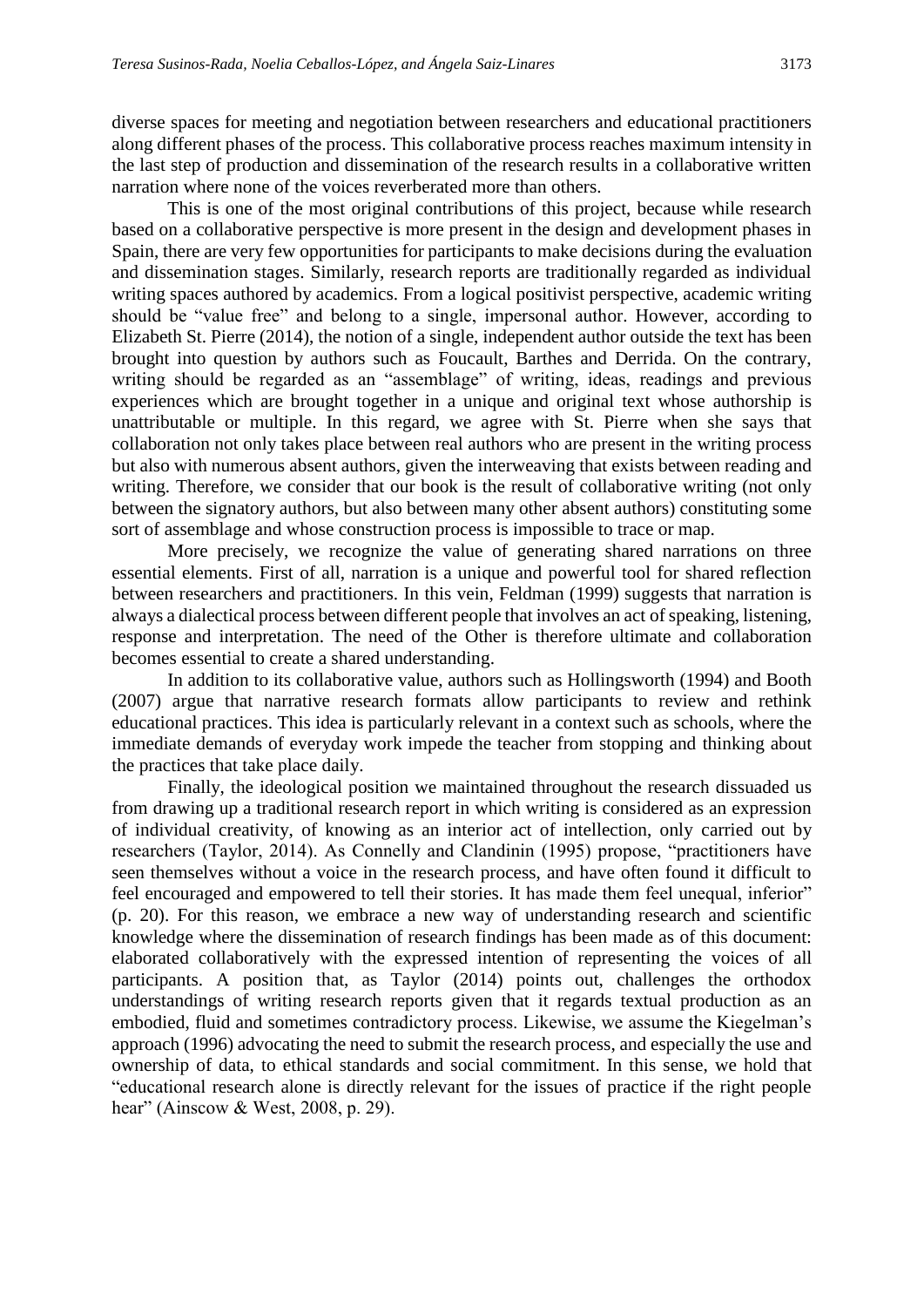#### **Collaborative Qualitative Inquiry**

The research carried out constitutes a collaborative-qualitative inquiry (Cochran-Smith, 2009). This qualitative methodological approach (Denzin & Lincoln, 2012; Flick, 2014; Hammersley & Atkinson, 2005) responds to a clear inclination to gain a deeper insight into the meanings constructed by our participants and also to understand the reflections they developed after participating in the different student voice experiences in each school (Rapley, 2014).

Specifically, the collaborative writing, which is analysed in this article, constitutes the final and needed phase of a research process of a collaborative nature. Ultimately, such research is committed towards a less alienating relationship between the researcher and the researched, and redefines the hierarchical relationship traditionally established (Cochran-Smith & Lytle, 2009; Fenstermacher, 1986; Gibbons et al., 1994; Grundy, 2007). In this research knowledge resulting from collaborative research seeks to reflect "a wider range of voices, ideas and perspectives" (Christianakis, 2010, p. 111). Considering the researchers as "micro-politically illiterates" (Eilerstsen, Gustafson, & Salo, 2008), the collaborative reflection process allows them a better comprehension of the school culture (Groundwater-Smith, Mitchell, Mockler, Ronnerman, & Ponte, 2013).

#### **Context**

This research has been conducted over the last four years in the Autonomous Community of Cantabria (Spain). As said, the main aim of this research was to promote and encourage improvements and changes in schools through the opening of spaces of student participation under the principles of the student voice movement. This movement has an extended tradition in some Anglo-Saxon countries, but it is not well known in Spain. We are part of a research group from the University of Cantabria (IN-PARES) with a long tradition in social and educative qualitative research and with several projects on inclusive education and school improvement. This inclusive vocation of our research is expressed both in the social phenomena studied (in this case, student voice) and in the methodological choice of collaborative research and the use of participatory social methodologies.

#### **Participants**

**.** 

The research involved a total of fifteen student voice experiences at different educational levels, although not all of them formed part of the collaborative writing described in this paper. The criteria used for in the selection of the experiences and the teachers who participated in the process of collaborative writing are intended to demonstrate the diversity that exists in the project.

Firstly, we wanted to include the different schools and educational levels that have participated in the research project: one narration from Infant Education, six from Primary Education and lastly, a narration from a Secondary School, more specifically, a "Second Chance Programme."<sup>2</sup>

Furthermore, these narrations reflect on student participation experiences that concern different aspects of school life: co-existence, the improvement of teaching-learning processes, access to school and material aspects (repairing toilets or changing facilities and sports

<sup>&</sup>lt;sup>2</sup> The Initial Professional Qualification Programmes were designed to offer a second opportunity to pupils who had failed in compulsory secondary education and are termed as "second chance programs" in the Spanish context. 30% of all schools in Spain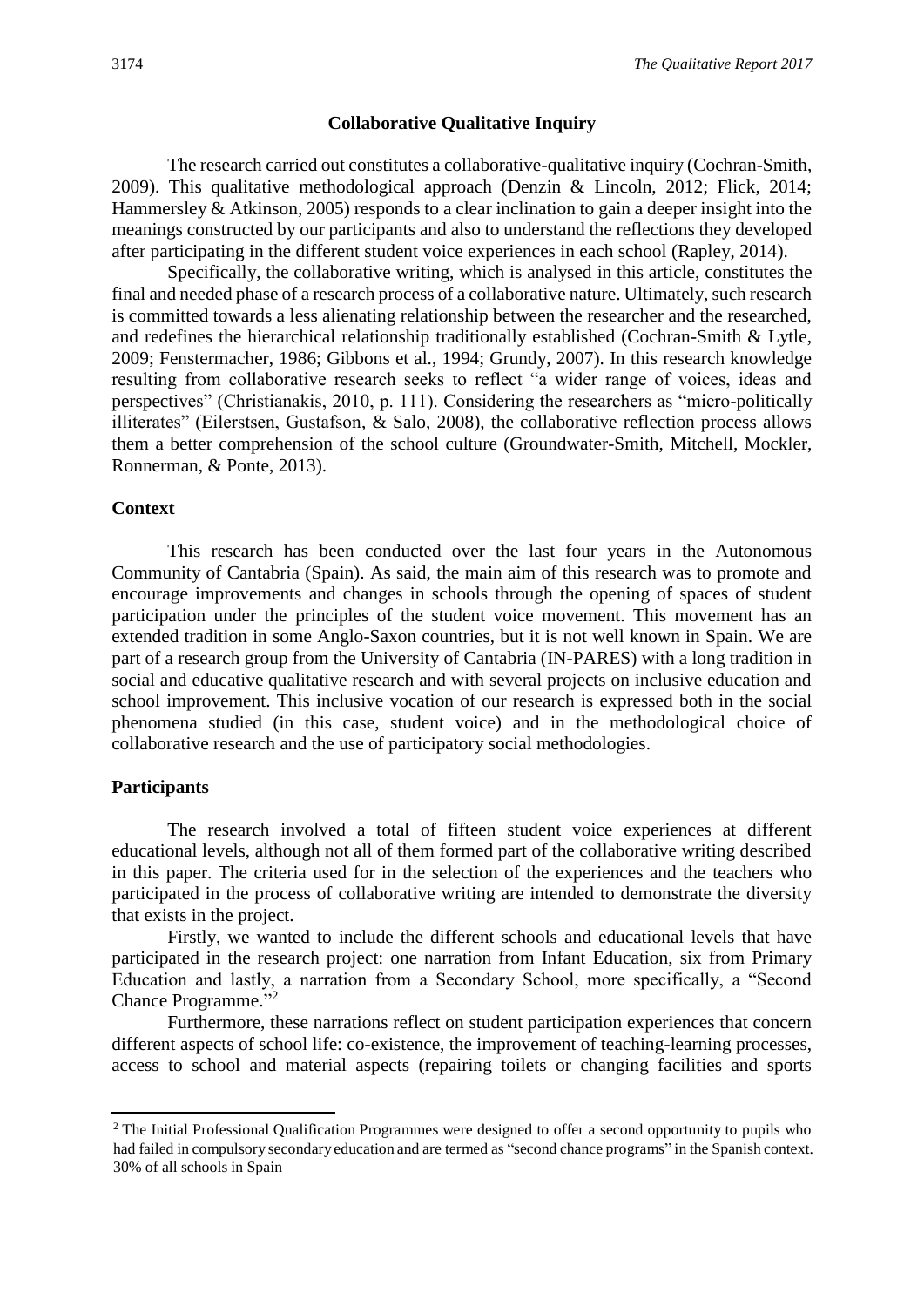tracks…) and the curriculum (one project was bonded to the area of social sciences about the improvement of the neighbourhood from a community perspective).

A final criterion was the selection of participants with different work trajectories or previous participation in student voice experiences. Specifically, nine education professionals (teachers and school counsellors) took part in this writing in pairs with a researcher.

#### **Data Collection Procedures**

The techniques used for the process of collaborative writing between teachers and researchers were: epistemic interviews (Fontana & Frey, 2005; Kvale, 2011), the reflective meetings between each pair (or in some exceptional cases in a trio) of teacher-researcher, and the cycle of co-writing (mutual reviewing of the narrations produced).

This process of collaborative writing and diffusion was presided over by communicative ethics (Kiegelman, 1996; Wyatt & Gale, 2014). Firstly, all participants should be considered as authorized interlocutors, who participate with their own voices. Secondly, the influence of the researcher in the exegesis of the say of participants throughout the whole process should also carefully be taken into account and controlled.

On the other hand, informed consent must be also guaranteed, in order to ensure that everybody participates voluntarily in the research after having understood the aims and implications of the study. To this end, before starting our research we contacted each school headteacher and explained to him/her in detail the purpose and requirements for participating in the project. Once this first contact was made, another informational session was held with all the teaching staff with the aim of making an open invitation to the different school professionals to participate and also to ensure confidentiality during the research process.

In addition, the confidentiality and protection of privacy or anonymity (Grinyer, 2002) of the people participating in the experience (students, teachers, schools, local entities) were guaranteed through different procedures. Thus, any information that could identify the participants and the schools has been removed from the text.

Finally, advocating the presence of the participants in this final phase of dissemination requires explicitly recognising their authorship in the texts which were produced. In this regard, each chapter of the book is signed by the teachers and researchers responsible for narrating each experience in a position of equality.

#### **Background to Collaborative Writing**

The process of collaborative writing which is described here is rooted in the larger research project in which the guidelines of a co-research relationship began to be established (see Table 1). Thus, the final phase was preceded by two earlier ones which explain to a certain extent how the mechanisms of collegiality were slowly forging.

#### **Opening: "Creation of a Mixed Team"**

At the start of each experience, we created a mixed team consisting of school professionals (teachers, headteachers and school counsellors) and researchers. The configuration of this team involves negotiating and establishing the roles and tasks of each members to finally generate a horizontal relationship (Gitlin, 1992; Mercer, 2002). This is a complex point, but also vital for the development of the experience under a collaborative framework. In this context, researcher and teachers have to maintain a dialogue and make shared decisions based upon the unique expertise provided by their different professional backgrounds. It is at this early stage of the relationship where some uncertainty reigns. This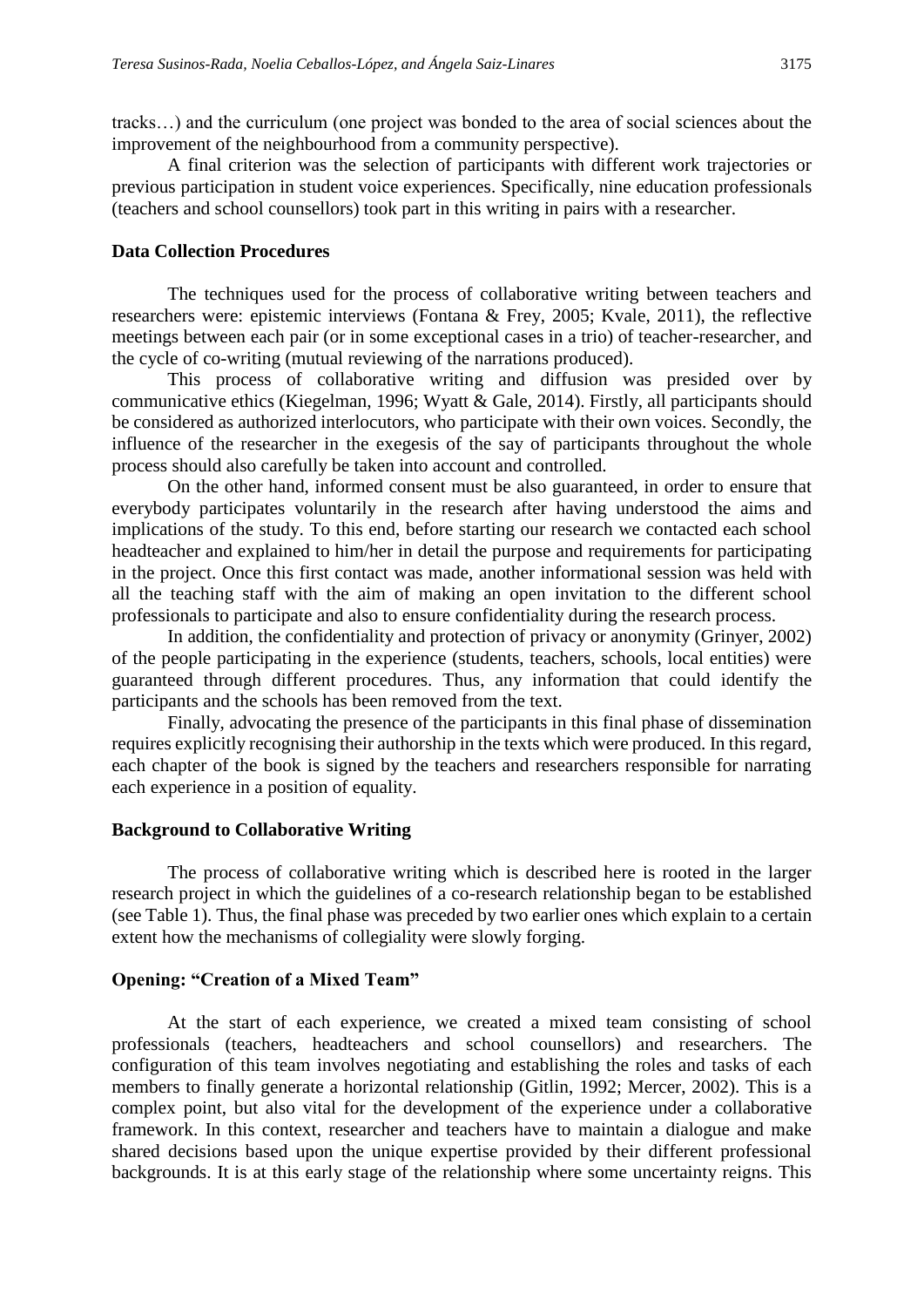arises from the breakdown of traditional roles in research and the acceptance of the fact that knowledge is no longer the exclusive terrain of the researchers. This tension is attenuated as dialogue proceeds under the prism of the shared objective: to increase opportunities for student voice.

| <b>Steps, moments</b><br>(What?)          | Opening                                                                              | <b>Development</b>                                                                         | <b>Closing</b>                                                                                                          |
|-------------------------------------------|--------------------------------------------------------------------------------------|--------------------------------------------------------------------------------------------|-------------------------------------------------------------------------------------------------------------------------|
| Aim, objective<br>(Why?)                  | Sharing meanings of<br>student voice through<br>horizontal research<br>relationships | Co-reflecting and<br>conjoint decision making<br>during the process                        | Summarizing the<br>experience through a<br>collaborative and<br>reflective writing.<br>Inspiring other<br>professionals |
| Tools (How?)                              | Mixed research group                                                                 | Seminars along the large<br>research process                                               | Oral review: epistemic<br>interview.<br>Shared writing                                                                  |
| <b>Products or results</b><br>(What for?) | Critical review of actual<br>student voice and<br>opening new<br>possibilities       | Implementation of<br>student voice experience<br>towards more democratic<br>school culture | 8 narrations of student<br>voice experiences aimed<br>to practitioners                                                  |

Table 1. *Moments of collaborative research*

#### **Development: "Student Voice Project"**

A second milestone of collaboration is that related to moments of reflection and decision-making that take place in the mixed work teams during the student voice project developed within each school. Each project follows some common phases: Teachers and researchers begin a process of analysis and reflection on the school's participatory culture.

The epistemic interview and the seminars between researchers and participants become, from this instance, the main instruments for collaboration throughout the experience. In this analysis, attention is focused on barriers and supports, which impede or facilitate student participation.

The next phase is the selection of the topic which the improvement project will be based on. To this end, the development of a process of consultation and deliberation with students is fundamental. The collaboration between teachers and researchers takes place during the process of designing different strategies for student consultation that allow all voices to be heard.

Once the topic was selected, a process of inquiry led by students began. In this case, the collaboration between teachers and researchers is based on the design of inquiry strategies and also on the resources and educational supports which are required to enable student participation.

#### **Closing: "Collaborative Writing-Up of the Experience"**

We find the final milestone in the last phase of the research, corresponding to drawing conclusions and writing the research report, which is the main subject of this article. This moment is when teachers and researchers reflect together on the student voice experience they have developed. This final research stage results in the production of a written narration aimed to summarize the experience through a collaborative and reflective process. We have specifically constructed eight narrations, compiled in a multi-vocal and reflexive text in which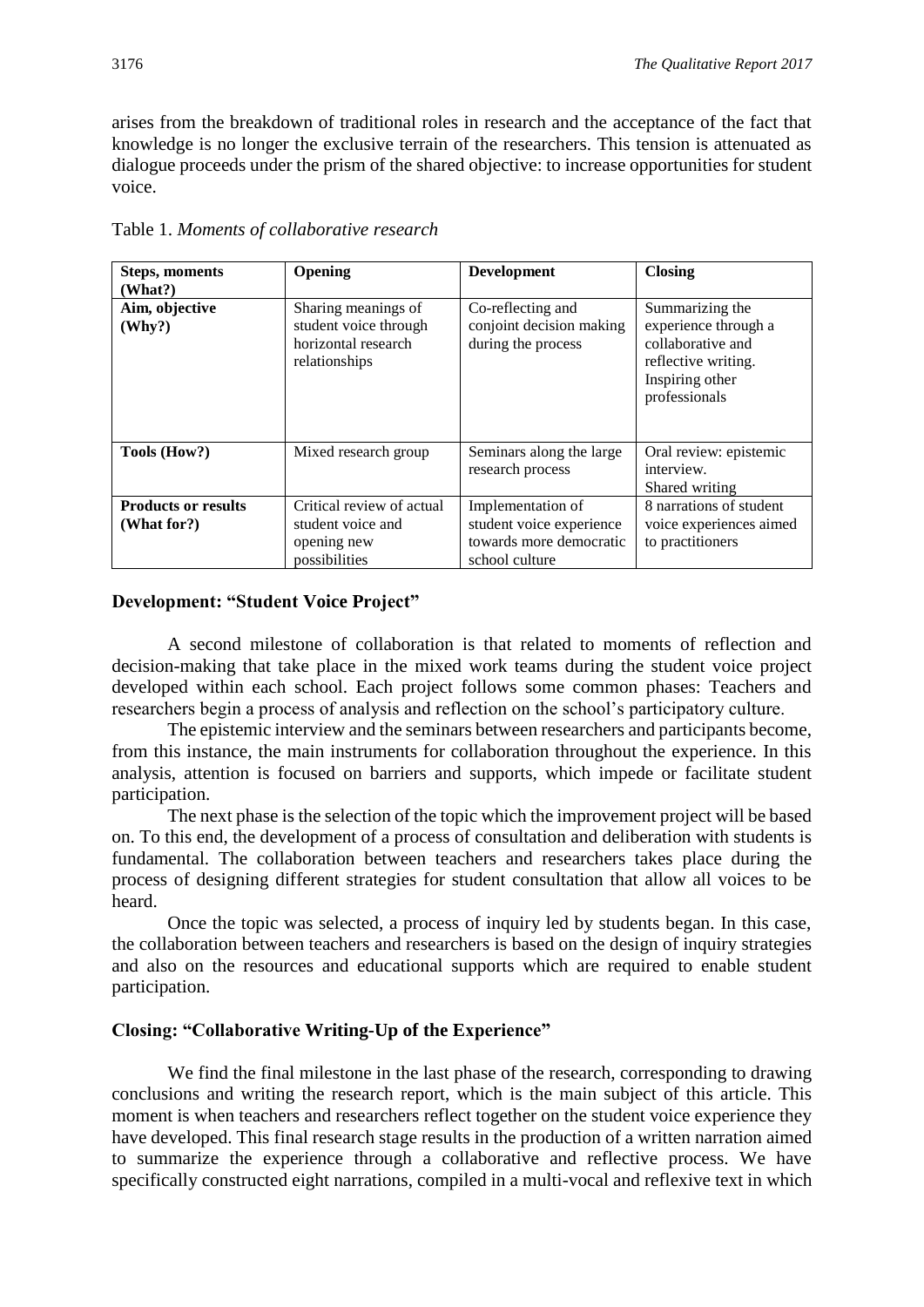tools and strategies used to promote participation are particularly emphasized. This dialogic production resulted in the publication of a book of teacher narrative reports conceived as a guide of good practices. Its objective is, therefore, to collect and make publicly available the process and the more relevant learnings developed throughout every experience and to inspire other education professionals to implement and develop student voice initiatives (Escudero, 2009). In short, we wanted to create a means of disseminating information not only produced by teachers but also one which was directed at teachers. It was for this reason that students did not participate in this stage of writing, despite the potential of creating a narration which includes their perspectives.

#### **The Process of Collaborative Writing-Up of the Experience**

As a coherent ending of a research based on the collaboration between the teachers and the university researchers, the last phase of the research process corresponds to the conjoint creation of a report in which the student voice experiences developed in each school are recounted. The process of collaborative writing has proven to be a valuable tool to evoke the shared reflection on the experience of the professionals involved.

Collaborative writing as a research strategy has its origins in "writing as a method of inquiry (Richardson & St. Pierre, 2005) and "collaborative writing practices and communities" (Davies & Gannon, 2006; Speedy, 2013; Wyatt & Gale, 2014) where diverse writing strategies have always been presented (Cowie et al., 2010) within a collaborative logic model. In this study, the narrative process involved oral techniques (epistemic interviews) first, followed by written ones (shared writing processes).

#### *Oral Techniques: Epistemic Interview*

The first stage of this process of collaborative writing is identified with the development of a qualitative interview of epistemic value in which the researcher and teacher meet to discuss the experience based upon a previously drawn-up script. The purpose of this interview was not to obtain new information, but more so to re-build together the experience and generate a consensual narrative of it. Unlike traditionally interviews used in qualitative research, where the goal is to collect the voices of respondents with minimal influence of the researcher, the epistemic interview we used considers the researcher as one more participant. In this regard, this tool is proposed as being an opportunity for conjoint inquiry and shared meaning construction (Brinkmann, 2011). We recognize, as Habermas (2003) and, more recently, Raelin (2012) stated, the dialogue and shared reflection are a source of change in itself.

Moreover, the use of this oral technique was chosen because this type of narration is more accessible and presents an excellent prelude to the written text that would be drawn up later. It also appears to be a valuable option when we want to stimulate the teachers' memory regarding how they remember the experience. But we must also acknowledge some minor difficulties arising from its implementation. For example, we found cases where the episodes we wanted to access were incomplete or did not have a real chronological order. In the meantime, other anecdotal incidents, instead of complex processes of student participation, were remembered.

In any case, it was in the course of the dialogue between teachers and researchers when a more complete and complex narration was built, by combining the memory and the knowledge of each of the participants.

To facilitate this process of memory and reinterpretation, we drew up a script with broad topics as well as some questions that were used as a guide. This was felt to be more effective than a proposal closed from the very outset. In this way, the script became an instrument for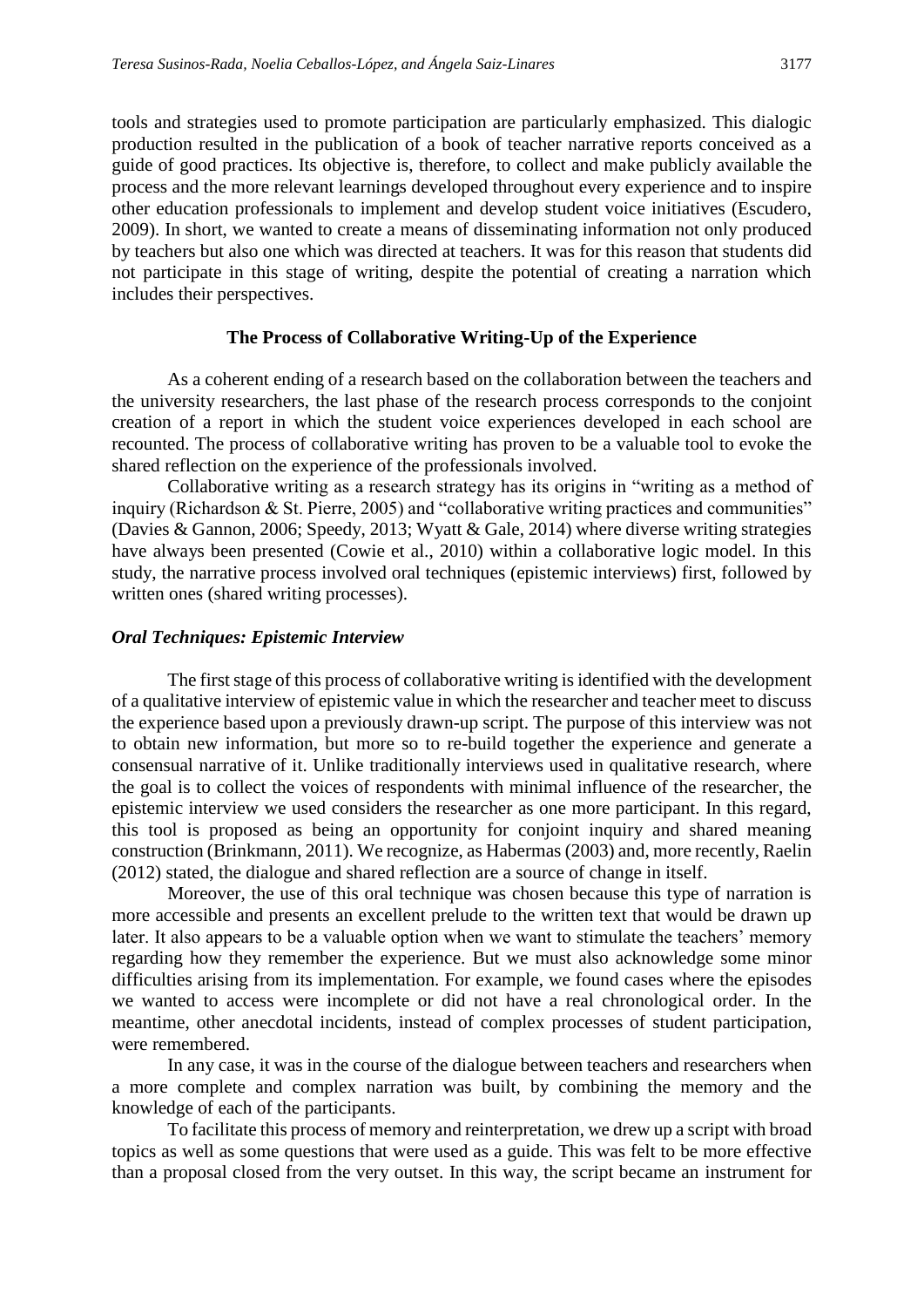linking the topics with the responses obtained and to access new information related to their theoretical space. Thus, the interview became a meaningful tool to make the participants' thoughts explicit (Díaz de Rada, 2007; Kvale, 2011). The following table (Table 2) collects the structure and topics of the script used.

| <b>Topics</b>                                                                | <b>Purpose</b>                                                                                                                                                                                                                       | <b>Sample questions</b>                                                                                                                                                                                                                                        |
|------------------------------------------------------------------------------|--------------------------------------------------------------------------------------------------------------------------------------------------------------------------------------------------------------------------------------|----------------------------------------------------------------------------------------------------------------------------------------------------------------------------------------------------------------------------------------------------------------|
| School culture of participation<br>prior to this student voice<br>experience | To identify the basic<br>characteristics of school culture of<br>participation prior to the initiative.                                                                                                                              | How would you describe your<br>students and their role in<br>educational processes?                                                                                                                                                                            |
|                                                                              | To recognize the key issues of the<br>school culture in order to increase<br>opportunities for student<br>participation.                                                                                                             | What needs or aspects would you<br>want to improve?                                                                                                                                                                                                            |
| The process and stages of the<br>experience itself                           | To identify key moments of the<br>experiences, paying attention to<br>the various strategies of<br>participation developed.<br>To reflect on the value of the<br>strategies as a means of listening<br>to the voice of all students. | What strategies of dialogue<br>/ deliberation took place? How<br>were shared students<br>ideas after the consultation<br>phase?<br>What was your role? And<br>the students' role?                                                                              |
|                                                                              | To identify the difficulties<br>encountered in the consultation<br>process.<br>To listen to the reflective<br>processes that allowed to rise<br>these difficulties during the<br>experience.                                         | What ideas / thoughts were<br>helpful to you at this time?<br>What aspect did you find the most<br>difficult? And the easiest aspect?                                                                                                                          |
| Improvements experienced in the<br>culture of the school / classroom         | To identify and reflect about the<br>changes that were developed<br>related to the key aspects of the<br>school culture of participation.                                                                                            | What have you learned after this<br>experience?<br>What has changed in your<br>classroom / school / education<br>level?<br>What kind of changes did you<br>experienced as a teacher?<br>What can you say about the<br>changes experienced by your<br>students? |

Table 2. *Structure of the epistemological interview*

This oral process of reconstructing the experience allowed us to become aware of the divergence of interpretations that researchers and teachers made of the same experience, for example, concerning the development of the students assembly. The prevailing view of some teachers was linked to a process which was controlled excessively by adults and which usually ended with a voting process, while researchers emphasized the need to limit these procedures and enable an assembly process directed by the students themselves, within a more deliberative context. Developing a shared narrative allowed a new understanding that integrated the particular subjectivity of the researcher and the participant.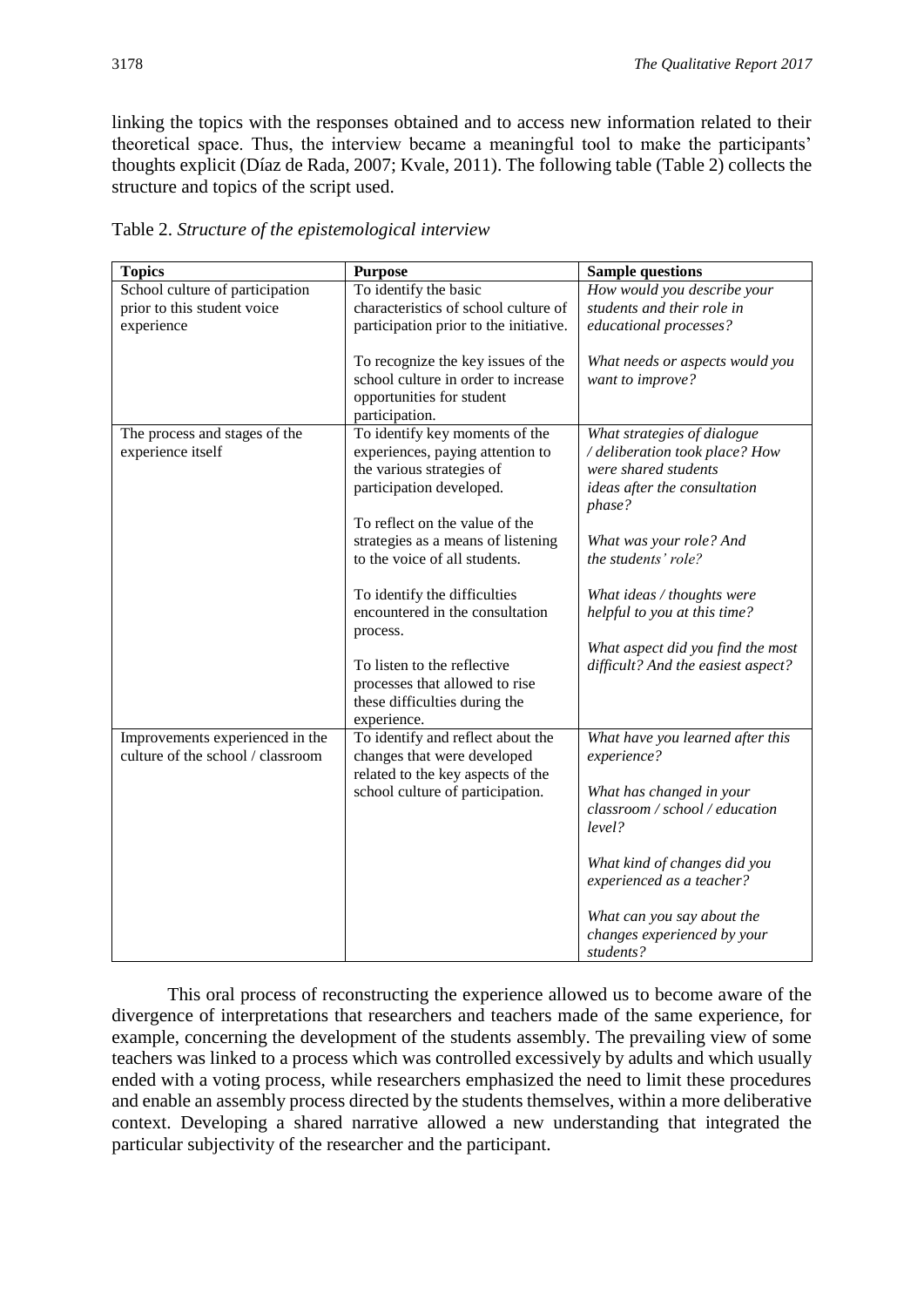Once oral narrations about student voice experiences were available to us (transcript of the epistemic interview), we launched the second strategy of elaboration of the report: the process of collaborative writing.

#### *Written Techniques: Shared Writing Processes*

While the development of the interviews has been similar in all cases, this second stage diverged, following a single process and a set of unique relations. As demonstrated by Barad (2007) in her idea of "spacetimemattering," each text has its own life in so far as people, objects, times and spaces function as "agentic participants" in the collaborative writing process. This has been evidenced in the degree of involvement of teachers in written texts and the support received by researchers. In short, while all the texts produced are regarded as collaborative, the writing process has been diverse. In this way, we find narrations where the responsibility of writing up the text fell mainly on the researcher, who acquired the commitment to respect the teachers' speech produced in the interviews. In other cases, it was the teachers who led the writing process, and the role of the researchers was to provide support and guidance. The decision regarding these forms of written production was agreed with the teachers, according to two main reasons. Firstly, the degree of involvement of the participants: the more knowledge developed about the experiences, the more autonomy they had to write by themselves. This is explained, among other reasons, by the fact that some teachers were in their first year on the project while others had developed a much more extensive experience. Secondly, this was so because, for some teachers, the writing process on their teaching practice was an entirely new activity, and it proved to be more accessible for those who did have previous experience in these kinds of activities. As they expressed, some already made use of writing as a means of educational documentation (Bowne, Cutler, Debates, Gilkerson, & Stremmet, 2010), or they used to have a class diary to reflect on their daily teaching activity.

Regardless of the chosen mode of collaborative writing, the final text was intended to be a collaborative process of reflection in which both feel identified, in an attempt to include the dialogue between the different voices produced. According to Jane Speedy (2013), this dialogue remains, for the most part, hidden from readers. Dissent, the way in which disagreements are negotiated, is an essential part of producing the final text. Sometimes, these differences arise with regard to structural aspects of the text; at other times they are related to the contents, for example, what information should be included from the school, the classroom and the students without transgressing our commitment to the anonymity of all those involved.

Finally, all the chapters resulting of this written process were prepared following a common scheme which meets the following headings:

#### *1. Introduction*

*2. Description of the school.* In this section one can know roughly what school or classroom the experience is carried out.

*3. Needs for school improvement.* This section presents what were the main needs for change seen in the school or classroom, as well as its major strengths. The elements described here are the synthesis of the previous work of dialogue and revision carried out jointly by the teachers, counsellor and the university researchers. Therefore, these lines of change condense the information coming from interviews, observations in the classroom, the experiential knowledge of tutor and counsellor and the perspectives added by the research team.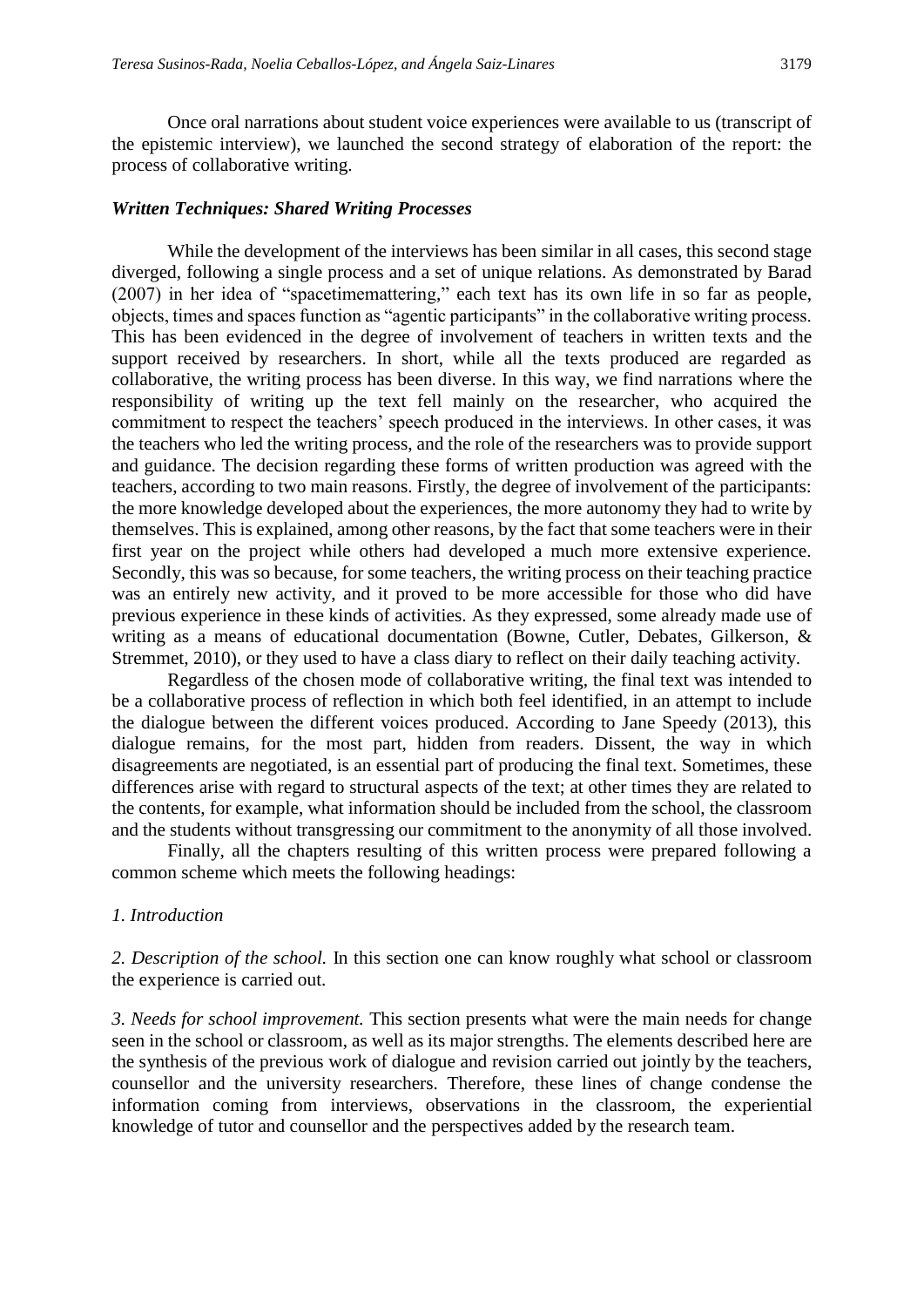*4. Calendar.* Every experience is developed following certain phases, activities and times during the academic year which are reflected in this section.

*5. Description of the process.* This section is where we describe in more detail how the experience was carried out in each school, how students were consulted to find out what needs for improvement in the school seemed to be of priority and how they organized themselves to undertake the changes in those elements selected.

It should be noted here that in this process of deployment of activity, the project has taken great care to be attentive as to how the student consultation process develops, how the joint deliberation processes among students are run (how they debate in order to choose what the proposed change to be undertaken from all those proposed by their peers) and how the development of the improvement activity is itself a space for democratic and inclusive participation (attentive to everyone involved, so that everyone can make relevant contributions, so that there it is not the same voices that always impose over others, that the students decide as many things as possible, that the results be shared and communicated also to external agents ....).

*6. Material and human resources* that we use to carry out the experience in its different phases

*7. Issues for discussion***:** Conjoint conclusions, improvement, concerns and debates and future projects related to the experience carried out.

#### *8. Bibliography*

| Steps, moments<br>(What?)       | <b>Oral process</b>                                                                                            | Written process                                                                                           |
|---------------------------------|----------------------------------------------------------------------------------------------------------------|-----------------------------------------------------------------------------------------------------------|
| Tools (How?)                    | Epistemic interview                                                                                            | Cycle of co-writing (mutual reviewing<br>of successive versions of the text)<br>following a shared scheme |
| Aim, objective (Why?)           | To stimulate memory<br>To favour a reflective dialogue on the<br>experience                                    | To construct a shared and reflective<br>account of the experience                                         |
| Products or results (What for?) | Reflective dialogue between teachers<br>and researchers which is transcribed as<br>the basis of the final text | Book of teacher narrative reports                                                                         |

#### *Table 4. Moments and techniques of collaborative writing*

#### **Discussion**

In this paper we have described the direction, strategies and the main results of the collaborative writing process undertaken in the last phase of our research about student voice.

This process of collaborative writing, rare in traditional educational research, has allowed us to observe the qualitative-collaborative principles until the end of the research process, giving coherence to a research project in which the participation and the involvement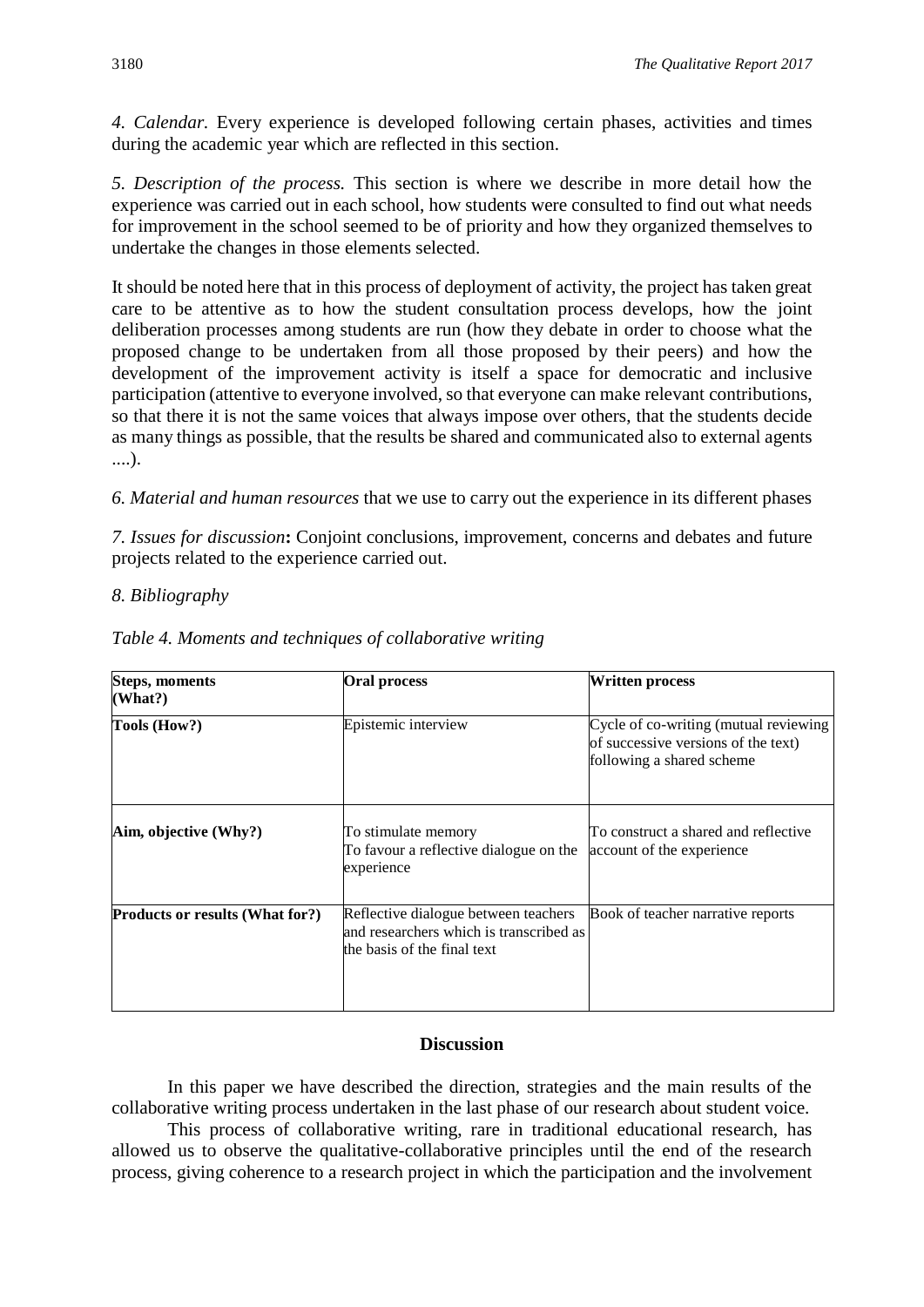of teachers in all phases has been a fundamental premise. In this regard, collaborative writing is the result of an earlier collaborative research process which facilitates the establishment of equitable relationships and shared work for this final stage.

On the other hand, the collaborative writing process has resulted in book of teacher narrative reports whose first recipients are teachers and other educational professionals. These narrations have a practical or applied vocation, as it has allowed us to expand the audience that the conclusions of our work is aimed to contributing, in that way, to democratize the knowledge gained.

The value of this storytelling in the last phase of the research is to thus provoke and allow a new reading of the experience. This is firstly so, with the intention that the teachers and other participating educators can recognize the changes and new actions that student voice experience has promoted. Secondly, with the idea that they give meaning and reinterpret some situations, thereby creating new ways of understanding bygone actions and also reorganizing responses for the future (Bruner & Weisser, 1995; Clandinin & Connelly, 2000). Subsequently, this collaborative writing process has enabled some educators to recognize and identify a change in their practice, replacing strategies like voting on taking decisions with others closer to the principles of the student voice: the establishment of a dialogue, reasoning and discussion of the proposals.

Access to one's own experience through teachers' memories is a process that requires specific memory evocation techniques. It is important to note that, usually, many details fade or are inaccessible in a first narration process. In our case, we implemented elicitation mechanisms like the interview questions on specific issues or mobilising their memory through the description, provided by us, of some episodes. Thus, we recommend the creative use of other means of evocation such as images, videos, photographs, texts, etc.

In addition, technological tools would present a broader channel to publicly disseminate the knowledge generated from experiences, so that would be accessible to a greater number of teachers than using a traditional format as the book is. Finally, it would promote the meeting and exchange between teachers involved and those who have an interest in developing student voice initiatives.

In short, regardless of the format we use for collaborative writing, reflecting together with some distance from the experience allows us to reinterpret the pedagogical practices, to deepen the knowledge generated and, finally, to re-orient some practices currently used (Suárez, 2005). Thus, through collaborative writing, teachers and researchers reappropriate the lived experience and give a new meaning to it, observe themselves and others from a different perspective and construct new interpretations of experience (Griffin, Parker, & Kitchen, 2010).

However, in this process of writing collaboratively we encountered some difficulties which deserve to be mentioned. One fundamental problem is linked to the ongoing negotiation of the role of the researchers and practitioners (Gitlin, 1992; Mercer, 2002). During the process we observed a certain tendency by teachers to entrust the final writing to the researchers. On the other hand, we ourselves discovered that we were more predisposed than desirable to assume responsibility for the final product. In this regard, being constantly aware of the inertias of traditional roles in research becomes essential.

Similarly, we feel that some conflicts were derived from the different languages and discursive models that typically characterize our different conceptual and referential universe (school and university). Thus, it becomes necessary to assume that this co-writing project requires an effort by both professional groups in order to reconcile academic and school perspectives.

Finally, we would like to emphasize the role of collaborative writing as a valuable model for scientific production and dissemination which challenges traditional research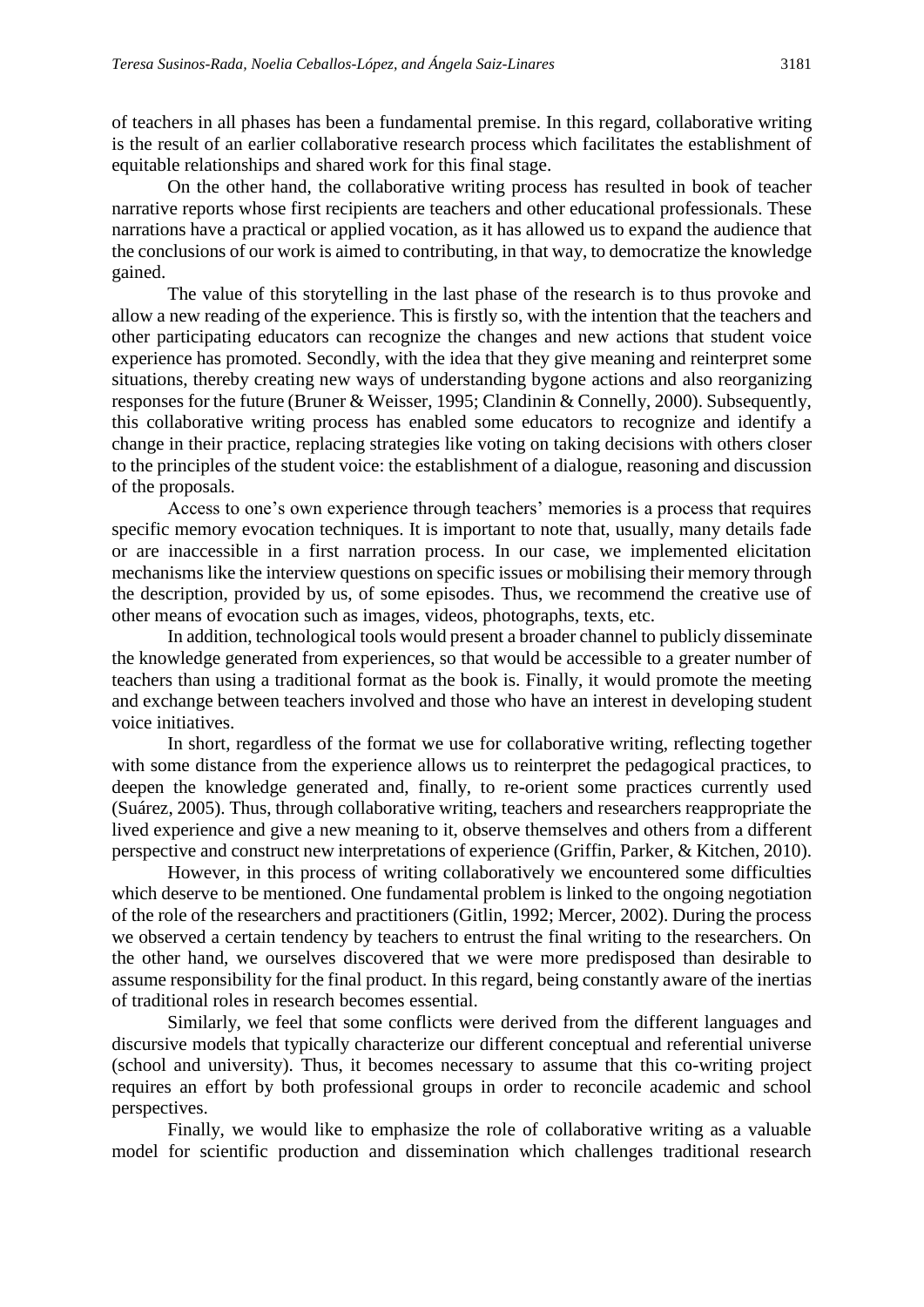methods and recognizes the heterogeneity of perspectives held by different participants (Wyatt & Gale, 2014).

#### **References**

- Apple, M., & Beane, J. (2000). *Escuelas democráticas* [Democratic schools]. Madrid, Spain: Morata.
- Ainscow, M., & West, M. (2008). *Mejorando las escuelas urbanas. Liderazgo y colaboración* [Improve urban schools: Leadership and collaboration]. Madrid, Spain: Narcea.
- Bernstein, B. (2000). *Pedagogy, symbolic control and identity.* Oxford, UK: Rowman & Littlefield.
- Bolívar, A. (2004). El centro como unidad básica de acción educativa y mejora [The center as a context of innovation]. In J. M. Moreno Olmedilla (Ed.), *Organización y gestión de centros educativos* [Organization and management of educational centers] (pp. 93- 120). Madrid, Spain: UNED.
- Booth, S. (2007). Repositioning research as writing to improve student learning. *Australian Journal of Teacher Education*, *32*(4).
- Bowne, M., Cutler, K., DeBates, D., Gilkerson, D., & Stremmel, A. (2010). Pedagogical documentation and collaborative dialogue as tools of inquiry for pre-service teachers in early childhood education: An exploratory narrative. *Journal of the Scholarship of Teaching and Learning*, *10*(2), 48-59.
- Bragg, S. (2007). "Student voice" and governmentality: The production of enterprising subjects? *Discourse*, *28*(3), 343-358.
- Brinkmann, S. (2011). Interviewing and the production of the conversational self. In N. K. Denzin & M. D. Giardina (Eds.), *Qualitative inquiry and global crises* (pp. 56-75). Walnut Creek, CA: Left Coast Press.
- Bruner, J., & Weisser, S. (1995). La invención del yo: La autobiografía y sus formas [The invention of the self: Autobiography and its forms]. In D. Olson & N. Torrance (Eds), *Cultura escrita y oralidad* [Oral and written culture] (pp. 177-202)*.* Barcelona, Spain: Gedisa.
- Christianakis, M. (2010). Collaborative research and teacher education. *Issues in Teacher Education*, *19*(2), 109-125.
- Clandinin, J., & Connelly, M. (2000). *Narrative inquiry: Experience and story in qualitative research*. San Francisco, CA: The Jossey-Bass Education Series.
- Cochran‐Smith, M. (2009). Good and just teaching: The case for social justice in teacher education. *American Journal of Education*, *115*, 347-377.
- Cochran-Smith, M., & Lytle, S. (2009). *Inquiry as stance: Practitioner research for the next generation*. New York, NY: Teachers College Press.
- Connelly, M., & Clandinin, J. (1995). Relatos de experiencia e investigación narrative [Stories of experience and narrative investigation]. In J. Larrosa (Ed.), *Déjame que te cuente. Ensayos sobre narrativa y educación* [Let me tell you. Essays on narrative investigation] (pp. 11-59). Barcelona, Spain: Laertes.
- Cowie, B., Otrel-Cass, K., Moreland, J., Jones, A., Cooper, B., & Taylor, M. (2010). Teacher researcher relationships and collaborations in research. *Waikato Journal of Education*, *15*(2), 69-80.
- Dahlberg, G., Moss, P., & Pence, A. (1999). *Más allá de la calidad en educación infantil* [Beyond quality in early childhood education]. Barcelona, Spain: Graó.
- Davies, B., & Gannon, S. (Eds.). (2006). *Doing collective biography.* Buckingham, UK: Open University Press.
- Denzin, N. K., & Lincoln, Y. S. (2012). *Manual de investigación cualitativa* [Qualitative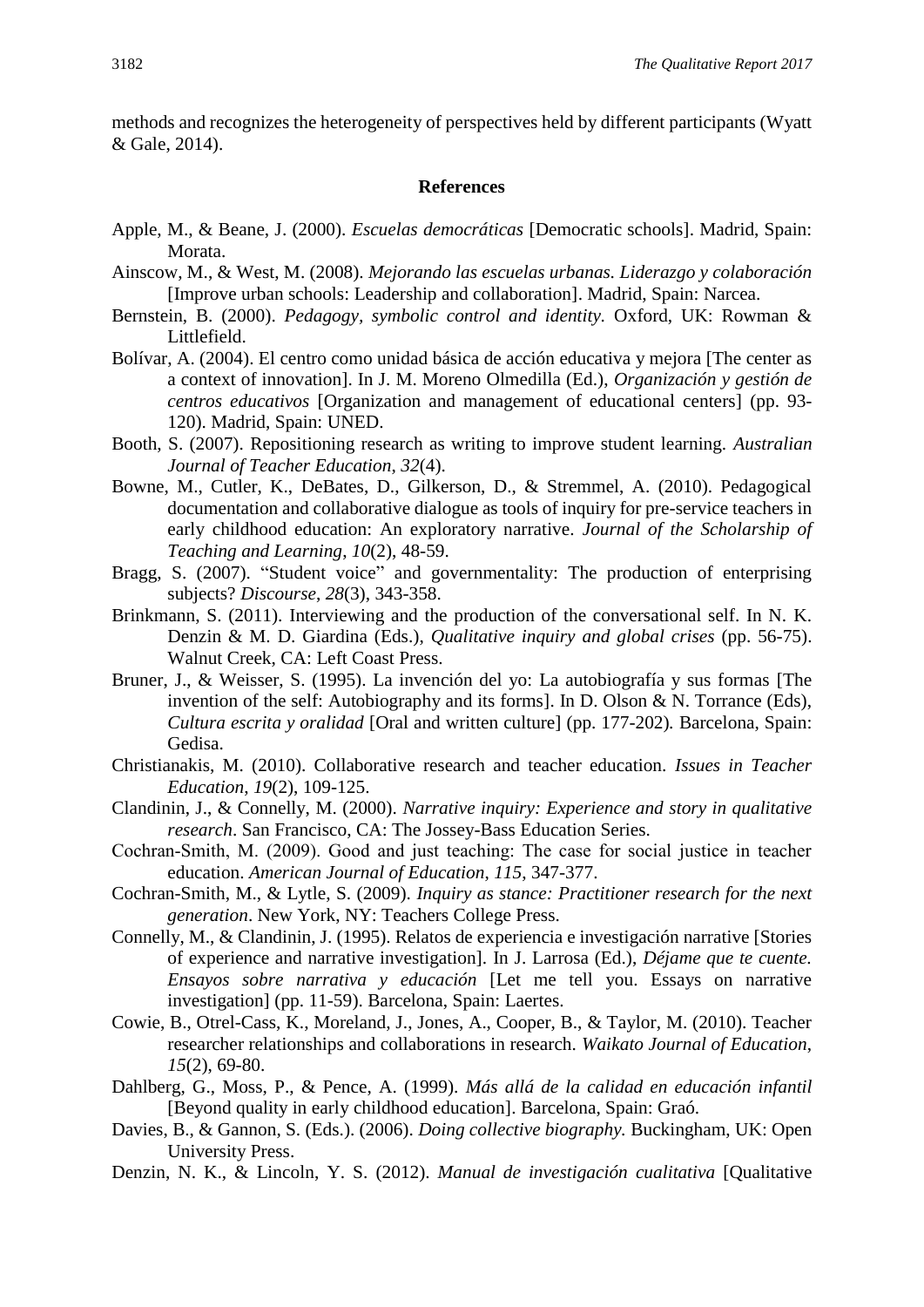investigation manual]. Barcelona, Spain: Gedisa.

Dewey, J. (2004). *Democracy and education.* North Chelmsforth, MA: Courier Corporation.

- Díaz de Rada, Á. (2007). *Etnografía y técnicas de investigación antropológica* [Ethnography and investigative anthropological techniques]. Madrid, Spain: UNED.
- Eilerstsen, T., Gustafson, N., & Salo, P. (2008). Action research and the micropolitics in schools. *Educational Action Research*, *16*(3), 295-308.
- Escudero, J. M. (2009). Buenas prácticas y programas extraordinarios de atención al alumnado en riesgo de exclusión educativa [Good practices and extraordinary programs of attention to pupils at risk of educational exclusion]. *Revista del Currículum y Formación del Profesorado* [Journal of Curriculum and Teacher Training], *13*(3), 107- 143.
- Feldman, A. (1999). *Conversation as methodology in collaborative action research.* Retrieved from<http://people.umass.edu/~afeldman/ActionResearchPapers/Feldman1999.PDF>
- Fenstermacher, G. (1986). Philosophy of research on teaching: Three aspects. In M. Wittrock (Ed.), *Handbook of research on teaching* (pp. 37-49). New York, NY: Macmillan.
- Fielding, M. (2007). On the necessity of radical state education: Democracy and the common school. *Journal of Philosophy of Education*, *41*(4), 539-557.
- Fielding, M. (2011). La voz del alumnado y la inclusión educativa: una aproximación democrática radical para el aprendizaje intergeneracional [The voice of students and educational inclusion: A radical democratic approximation of intergenerational learning]. *Revista Interuniversitaria de Formación del Profesorado* [Journal of Curriculum and Teacher Training], *70*(25), 31-61.
- Flick, U. (2014). *La gestión de la calidad en investigación cualitativa* [Quality management in qualitative research]. Madrid, Spain: Morata.
- Fontana, A., & Frey, J. (2005). The interview, from neutral stance to political involvement. In N. K. Denzin & Y. S. Lincoln (Eds.), *The Sage handbook of qualitative research* (pp. 695-727). London, UK: Sage.
- Gaitán, L. (2010). Ser niño en el siglo XXI [Being a child in the 21st century]. *Cuadernos de Pedagogía* [Pedagogical Notebooks], *407*, 12-16.
- Gibbons, M., Limoges, C., Nowotny, H., Shchwartzman, S., Scott, P., & Trow, M. (1994). *The new production of knowledge: The dynamics of science in research in contemporary societies*. London, UK: Sage.
- Gitlin, A. (1992). *Teachers' voices for school change: An introduction to educative research*. New York, NY: Teachers College Press.
- Griffin, S., Parker, D. C., & Kitchen, J. (2010). Carrying stories from the outside in: A collaborative narrative into a teacher education community. *Education*, *16*(2), 15-29.
- Grinyer, A. (2002). The anonymity of research participants: Assumptions, ethics and practicalities. *Social Research Update*, *38*. Retrieved from: <http://sru.soc.surrey.ac.uk/SRU36.pdf>
- Groundwater-Smith, S., Mitchell, J., Mockler, N., Ponte, P., & Ronnerman, K. (2013). *Facilitating practitioner research: Developing transformational partnerships.*  Abingdon, UK: Routledge.
- Grundy, S. (2007). Killing me softly: The audit culture and the death of participation. In Maureen Todhunter (Ed.), *Action research and education in contexts of poverty: A tribute to the life and work of professor Orlando Fals Bord*. Bogota, Colombia: UNISALLE.
- Habermas, J. (2003). Toward a cosmopolitan Europe. *Journal of Democracy*, *14*(4), 86-100.
- Hammersley, M., & Atkinson, P. (2005). *Etnografía: Métodos de investigación* [Ethnography: Research methods]*.* Barcelona, Spain: Paidós.
- Hart, R. (1992). *Children's participation: From tokenism to citizenship.* Italy: UNICEF.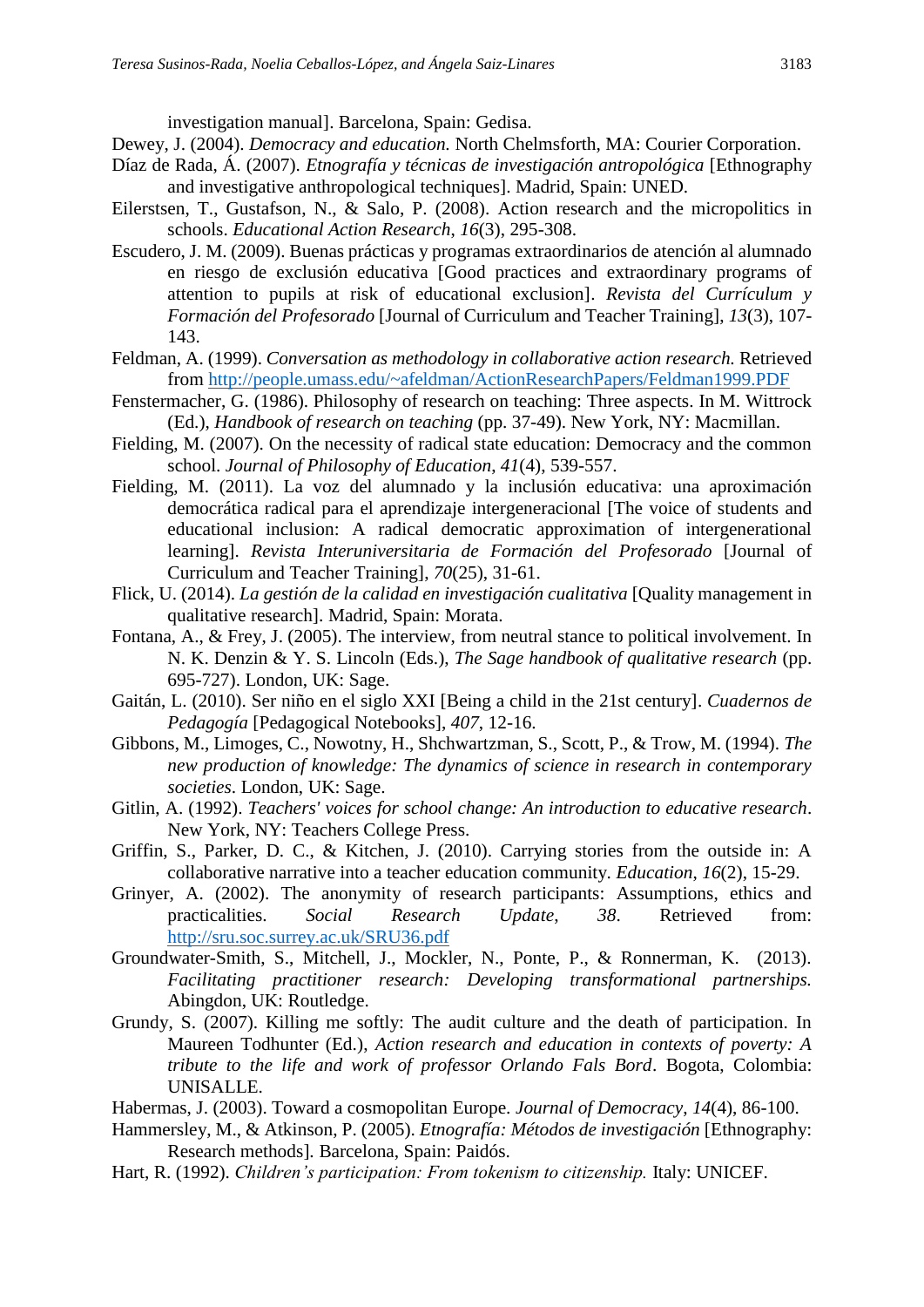- Hollingsworth, S. (1994). *Teacher research and urban literacy education: Lessons and conversations in a feminist key.* New York, NY: Teachers College Press.
- Kiegelmann, M. (1996). The subject writes back: Reflections on ethics in qualitative research. *American Educational Research Association. Proceedings of the international conference in New York.*
- Kvale, S. (2011). *Las entrevistas en investigación cualitativa* [Qualitative research interviews]. Madrid, Spain: Morata.
- Mercer, G. (2002). Emancipatory disability research. In C. Barnes, M. Oliver, & L. Barton (Eds.), *Disability studies today* (pp. 228-249). Cambridge, UK: Polity Press.
- Raelin, J. (2012). Dialogue and deliberation as expressions of democratic leadership in participatory organizational change. *Journal of Organizational Change Management*, *25*, 7-23.
- Rapley, T. (2014). *Los análisis de la conversación, del discurso y de documentos en investigación cualitativa*. Madrid: Ediciones Morata.
- Richardson, L., & St. Pierre, E. A. (2005). Writing: A method of inquiry. In N. K. Denzin & Y. S. Lincoln (Eds.), *Handbook of qualitative research* (pp. 959-978). London, UK: Sage.
- Rudduck, J., & Flutter, J. (2007). *Cómo mejorar tu centro escolar dando la voz al alumnado* [How to improve your school by giving the voice to the students]*.* Madrid, Spain: Morata.
- Speedy, J. (2013). Collaborative writing and ethical know-how. *International Review of Qualitative Research*, *5*(4), 349-356.
- Stoll, L., & Fink, D. (1999). *Para cambiar nuestras escuelas: Reunir la eficacia y la mejora de las escuelas* [To change our schools: Bring together the effectiveness and improvement of schools]. Barcelona, Spain: Octaedro.
- St. Pierre, E. A. (2014). An always already absent collaboration. *Cultural Studies Critical Methodologies*, *14*(4), 374-379.
- Suárez, D. (2005). Documentación narrativa, experiencias pedagógicas y formación docente. Reconstrucción del proceso de capacitación y de producción de relatos de formación por parte de profesores de Institutos de Formación Docente del Noroeste argentino. Informe del Proyecto UBACyT (F099), El saber de la experiencia. Experiencias pedagógicas, narración y subjetividad en la trayectoria profesional de los docentes, Facultad de Filosofía y Letras, Buenos Aires. Narrative documentation, pedagogical experiences and teacher training. Reconstruction of the process of training and production of training stories by professors of Teacher Training Institutes of the Argentine Northwest. Report of the UBACyT Project (F099), Knowledge of experience. Pedagogical experiences, narration and subjectivity in the professional trajectory of teachers, Faculty of Philosophy and Letters, Buenos Aires].
- Susinos, T. (2009). Escuchar para compartir. Reconociendo la autoridad del alumnado en el proyecto de una escuela inclusiva [Listen to share. Recognizing the authority of students in the project of an inclusive school]. *Revista de Educación*, *349*, 119-136.
- Susinos, T., & Haya, I. (2014). Developing student voice and participatory pedagogy: A case study in a Spanish primary school. *Cambridge Journal of Education*, *44*(3), 385-399.
- Susinos, T., Haya, I., & Ceballos, N. (2015). The power of student participation for promoting inclusive school ethos. A Spanish experience. In C. Gemma & V. Grion (Eds.), *Student voice* (pp.131-144). Barletta, Italy: Cafagna.
- Susinos, T., & Rodríguez-Hoyos, C. (2011). La educación inclusiva hoy. Reconocer al otro y crear comunidad a través del diálogo y la participación. *Revista interuniversitaria de formación del profesorado* [Interuniversity Teacher Training Magazine], *70*(25), 15- 30.